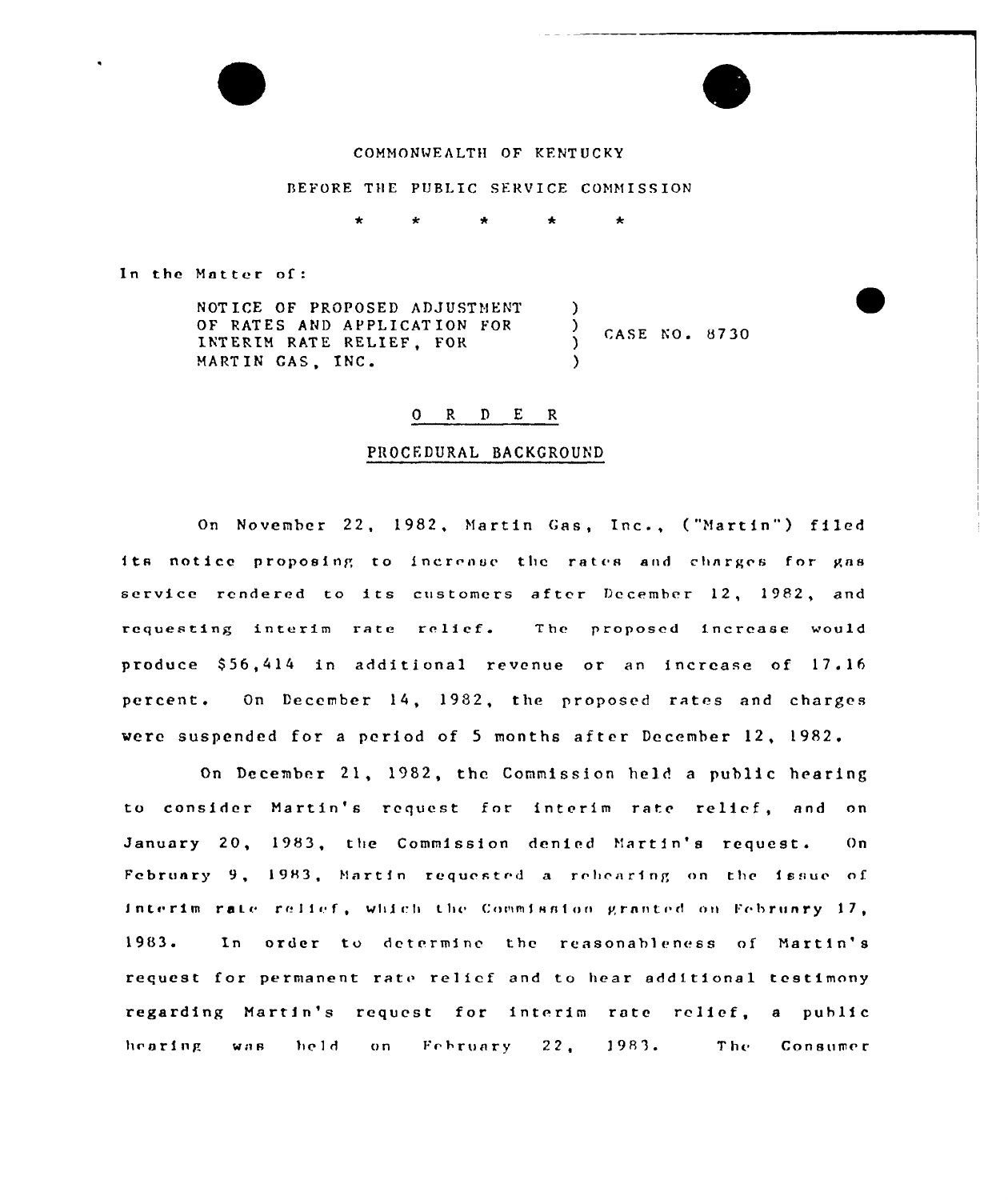Protection Division of the Attorney General's Office was the sole intervenor in these proceedings.

In this Order the Commission affirms its interim Order of January 20, 1983, which denied Martin's request for interim rate relief and has granted Martin an increase in rates and charges to produce an increase in annual revenues of \$18,215.

### TFST PERIOD

Martin proposed and the Commission has accepted the 12-month period ending September 30, 1982, as the test period in this proceeding.

#### HISTORICAL BACKGROUND

Martin is the surviving corporation of <sup>a</sup> merger with Bucks Branch Gas Company, Inc., authorfzed hy this Commissfon in Case No. 6670. Martin is engaged in the business of providing retail distribution and sale of gas to approximately 445 customers in the City of Martin and the surrounding area of Floyd County, Kentucky.

1979 through the end of the test period Martin has experienced an average line loss of  $14.8$  percent $\frac{1}{2}$  (18.2 percent for the test period). The Commission has a well-established policy of allowing maximum gas line loss of 5 percent for rate-making purposes. Martin has taken no steps to remedy its line loss, which has resulted in excessive and expensive gas purchases by Nartin above the demand of its customers. This expense in turn has contributed to Martin's current financial picture.

Martin last requested general rate relief in 1978. The management of Martin, while aware of the excessive line loss and

 $-2-$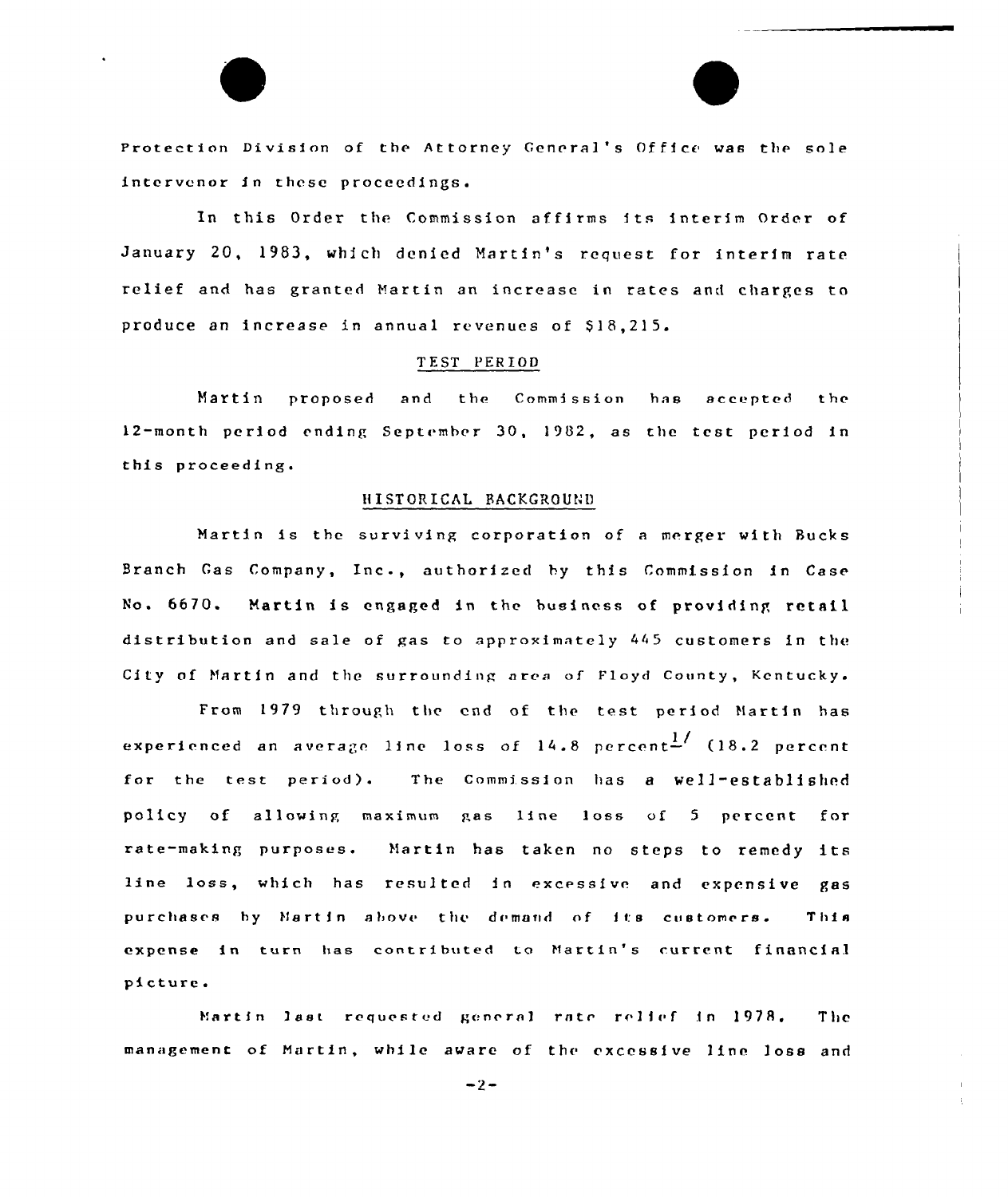its corresponding financial drain, elected not to seek <sup>a</sup> rate increase but to keep the rates to its customers as low as possible. $\frac{2}{r}$  Martin's management did attempt to obtain funds from the Department for Local Government but was informed as early as January 1981 that funds would not be available. $3/$  No plans for construction or financing to upgrade the system have ever been filed.

It is the opinion of this Commission that the directors and management of Hartin have failed in their responsibility to provide safe, reliable service to their customers at the lowest costs possible. Linc losses for <sup>a</sup> gas utility of <sup>14</sup> percent for an extended period of time cannot be characterized as safe nor cost effective. While the desire to keep rates low could have resulted in deferring action for a period of time, it does not validate management's total torpidity in light of the magnitude of the problems facing Martin.

#### INTERIM ORDER

The Commission, upon reconsideration of the evidence in this proceeding and after examining the additional testimony presented at the hearing of February 22, 1983, remains unconvinced that it erred in its decision not to allow interim rate relief and hereby reaffirms its Order of January 20, 1983. The Commission did err in stating that Martin did not request <sup>a</sup> Purchased Gas Adjustment to recover increased gas costs from its supplier, Columbia Gus Transminsion Corporation, effective January 1, 1982, on <sup>a</sup> timely basis; Martin did request such <sup>a</sup> Purchased Caa

 $-3-$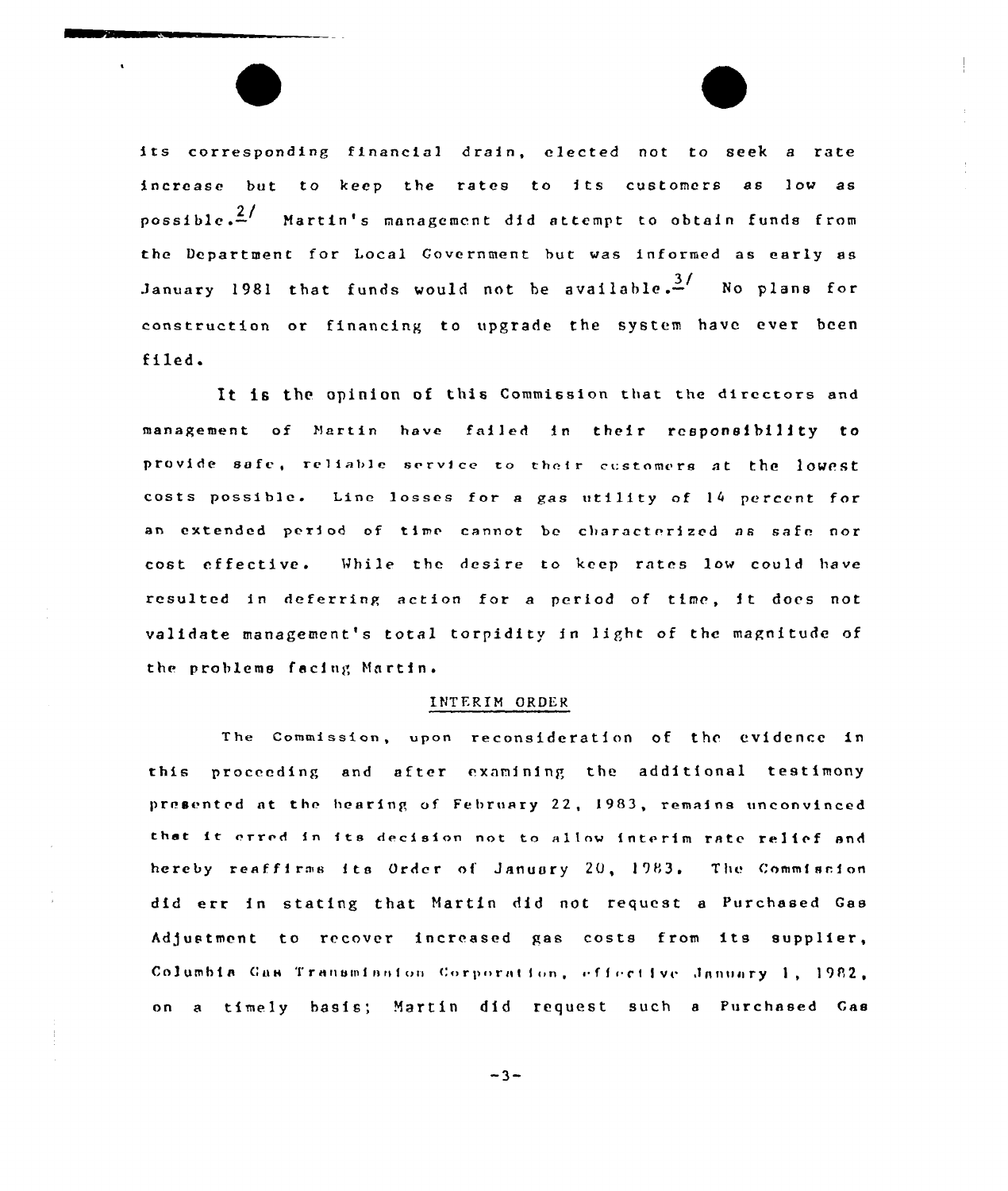

Adjustment. The error, however, has no material effect on the findings of that Grder.

 $\alpha$  , and  $\alpha$  and  $\alpha$ 

### VALUAT ION METHOD

# Net Investment Rate Base

At the end of the test period Martin had a net investment in its rate base of \$67,996, as follows:

| Plant In Service<br>Cash Working Capital Allowance<br>Subtotal | $\frac{$142,351}{7,909}$<br>\$150,260 |
|----------------------------------------------------------------|---------------------------------------|
| Less:                                                          |                                       |
| Accumulated Provision for Depreciation                         | \$82,264                              |
| Net Investment Rate Base                                       | \$67,996                              |

#### REVENUES AND EXPENSES

Hartin proposed several adjustments to its test period operations to more accurately reflect current operating conditions. The Commission has accepted these adjustments with the following exceptions:

### Purchased Gas Expense

Martin proposed to increase its test period expense for purchased gas of \$247,816 by \$56,952 to a normalized level of  $$304.768 \cdot \frac{5}{2}$  This adjustment reflects actual levels of gas purchased during the test period from its suppliers, Columbia Gas of Kentucky and Southeastern Gas Company. Since Martin's test period operations include an 18.2 percent line loss, the Commission has reduced Martin's proposed increase for purchased gas by  $$34,035<sup>6</sup>$  to reflect the maximum 5 percent gas line loss allowed for rate-making purposes.

 $-4-$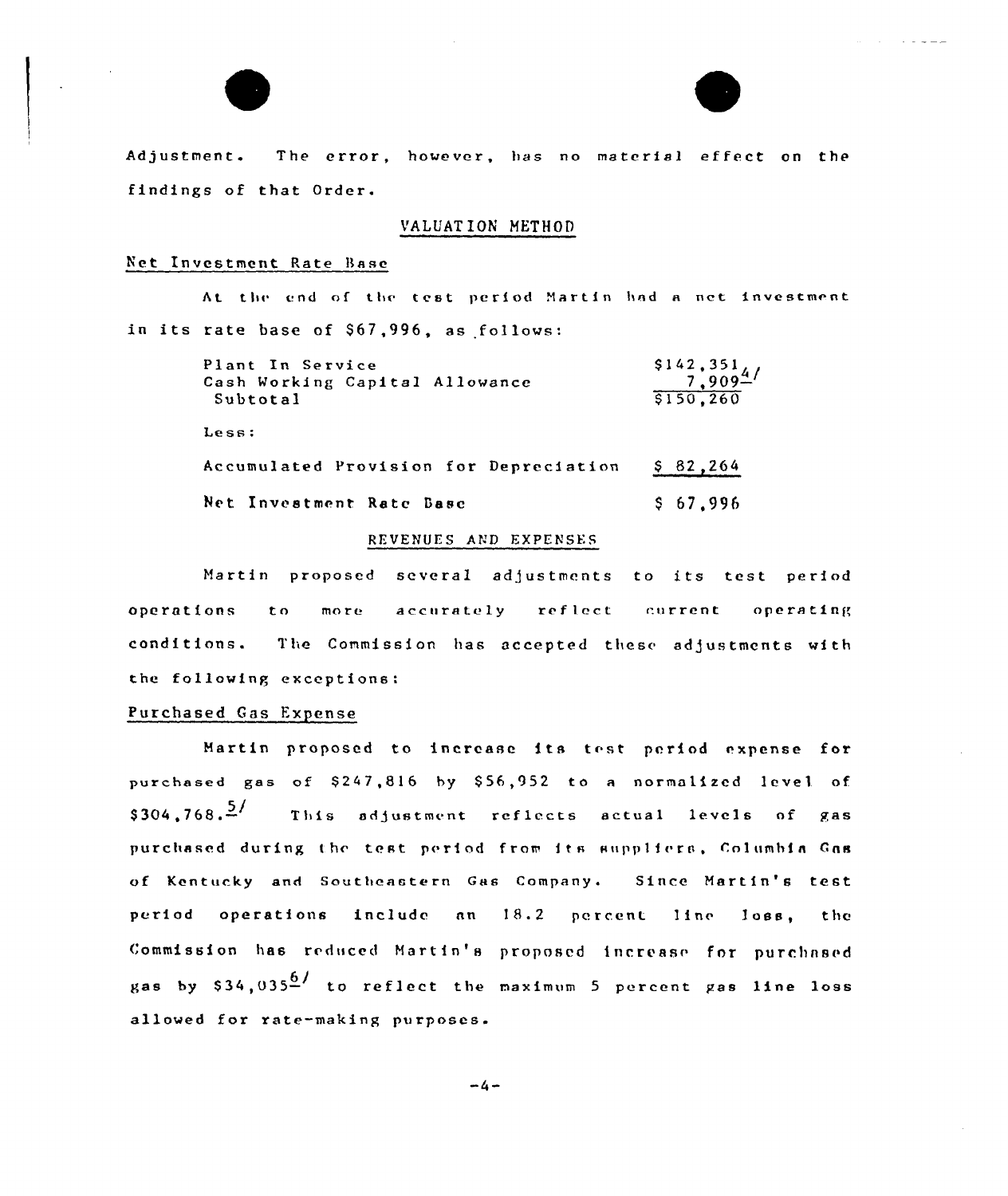### Wages and Salaries

Martin proposed to increase its test period 1cvel of wages and salaries by  $$2,514$  to reflect an 8 percent wage increase granted its three employees effective January 1, 1983. $\frac{1}{2}$  In view of Martin's current ecomonic condition, the annual inflation rate at January 1983 of  $3.54\frac{8}{1}$  percent and the increased level of employee benefits granted Hartin's employees during the test period, $\frac{9}{4}$  it is the opinion of this Commission that the wage increases granted by Martin to Its employees are overly generous and 111-advised. Therefore, the Commission for rate-making purposes has reduced Martin's operating expenses by \$943 to reflect the reduction of the proposed wage increase from 8 percent to 5 percent.

### Outside Services Employed

The Commission lian reduced Hartin's proposed level of expenses for outside services by \$400 to \$3,850 to reflect the exclusion of non-recurring legal expenses booked by Martin during the test period.

#### Directors Fees

Martin has three directors who receive annual fees of \$2,000 each. These directors are paid for "being in contact with each other at various times during the year plus a personal guarantee on the notes at the banks." $\frac{10}{\sqrt{2}}$  These notes issued in 1976 in the principal amount of \$25,000 have a current outatanding balance of \$9,000. $\frac{117}{1000}$  In view of Martin's poor financial and operational condition and the directors' apparent disinterest in the well-being of Martin and its customers, it is the opinion of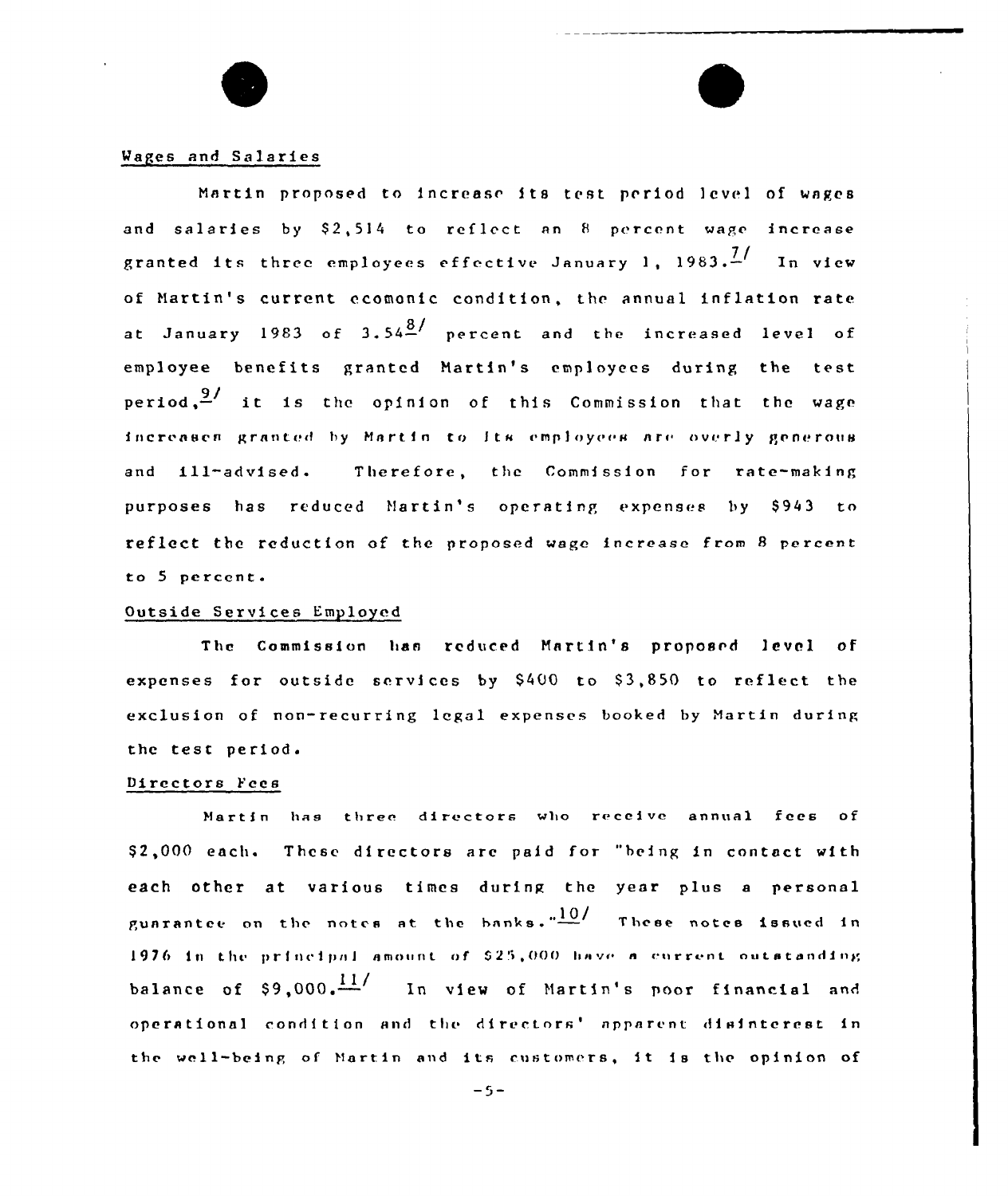this Commission that dirc ctors fees wf 11 not be allowed for rate-making purposes until such time as Martin is in sound financial condition and able to provide safe, cost-effective service to its customers. Therefore, thc Commission has reduced Martin's operating expenses by \$6,000.

### Leak Detection Survey

 $\mid$ 

As previously discussed, Martin's gas line loss during the test period exceeded 18 percent. The Commission finds this to be totally unacceptable. In order to reduce this gas line loss to a' more reasonable level the Commission hereby directs Martin to perform a leak detection survey of its distribution system and to submit plans for the repair of the system within 60 days of the date of this Order. Based upon a previous survey of Martin's system, the Commission has determined that the survey should take approximately  $5-1/2$  days at a cost of approximately \$275 per day for a total cost of  $$1,513$ . The Commission has increased Martin's adjusted operating expenses hy this amount.

Therefore, the adjusted operations of Martin are stated as follows:

|                                          | Actual               | Adjustments      | Adjusted             |  |
|------------------------------------------|----------------------|------------------|----------------------|--|
| Operating Revenues<br>Operating Expenses | \$287,305<br>320,452 | 46,108<br>20,899 | \$333,413<br>341,351 |  |
| Net Operating Income                     | \$(33,147)           | $S = 25.209$     | \$(7,938)            |  |

### RATE OF RETURN

Based on its current financial condition Martin is not able to meet its operating expenses, nor service its debt. The Commission is of the opinion that Martin's loss (excluding any

 $-6-$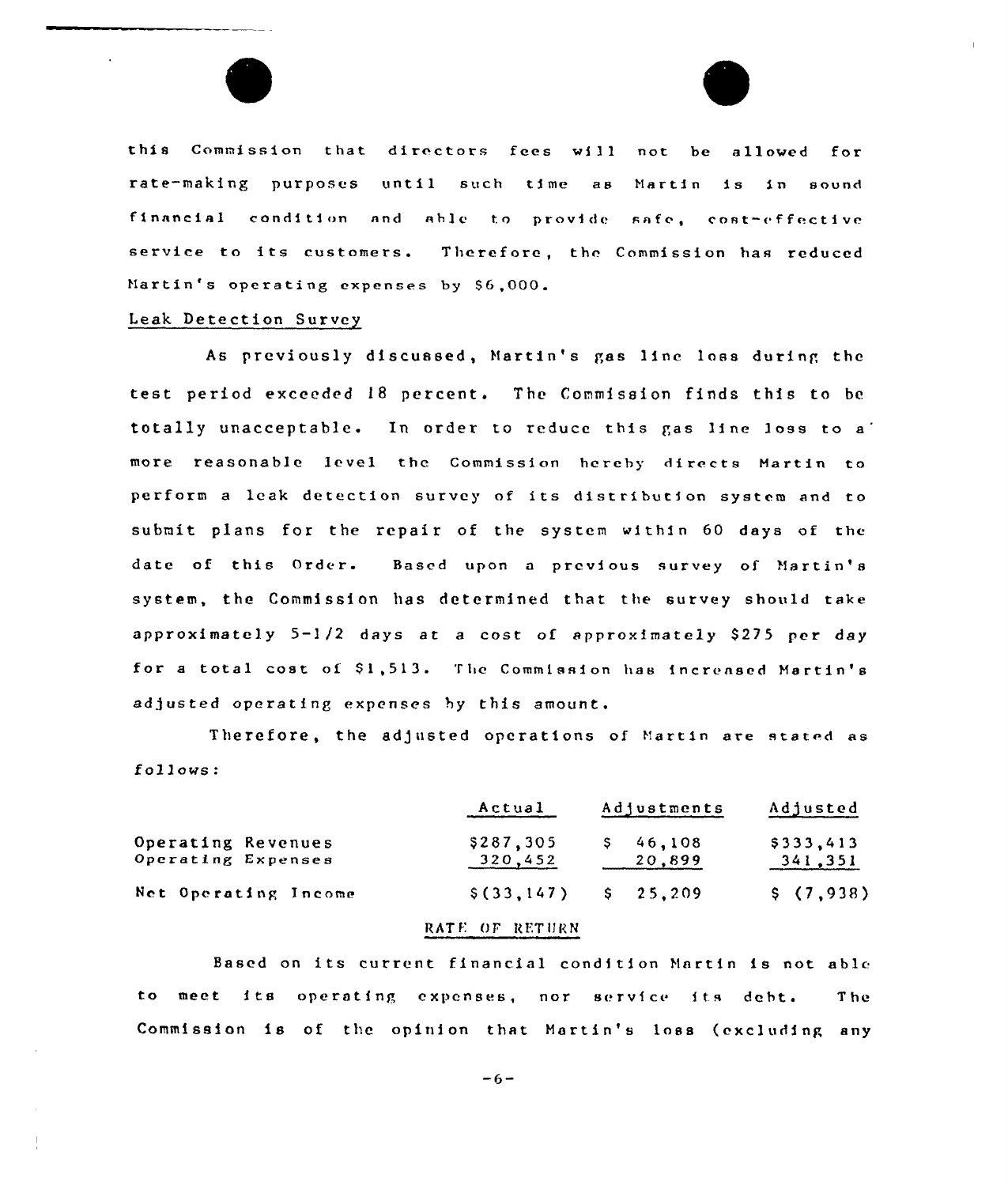losses incurred due to gas line loss) is clearly unfair, unjust and unreasonable. The Commission, based on past experience and recent decisions on rate of return requirements for gas utilities, has determined that a rate of return on Martin's net investment rate base of 13 percent is fair, just and reasonable in that it will allow Martin the opportunity, after meeting its operating expenses and debt service requirements, to provide for reasonable equity growth with good management.

### REVENUE REQUIREMENT

Based on the rate of return found fair, just and reasonable and Martin's adjusted operations, including the cost of the leak detection survey directed herein, the Commission has determined that Martin should be allowed to increase its rates and charges by 518,215 annually, determined as follows:

| \$8,839  |
|----------|
| 10,848   |
|          |
| 341,351  |
| 5352.199 |
| 333,413  |
|          |
| \$18,786 |
|          |

### FINDINGS AND ORDERS

After examining the evidence of record and being advised the Commission is of the opinion and finds that:

(1) The Commission's Order of January 20, 1983, denying Martin's request for interim rate relief should be affirmed.

 $-7-$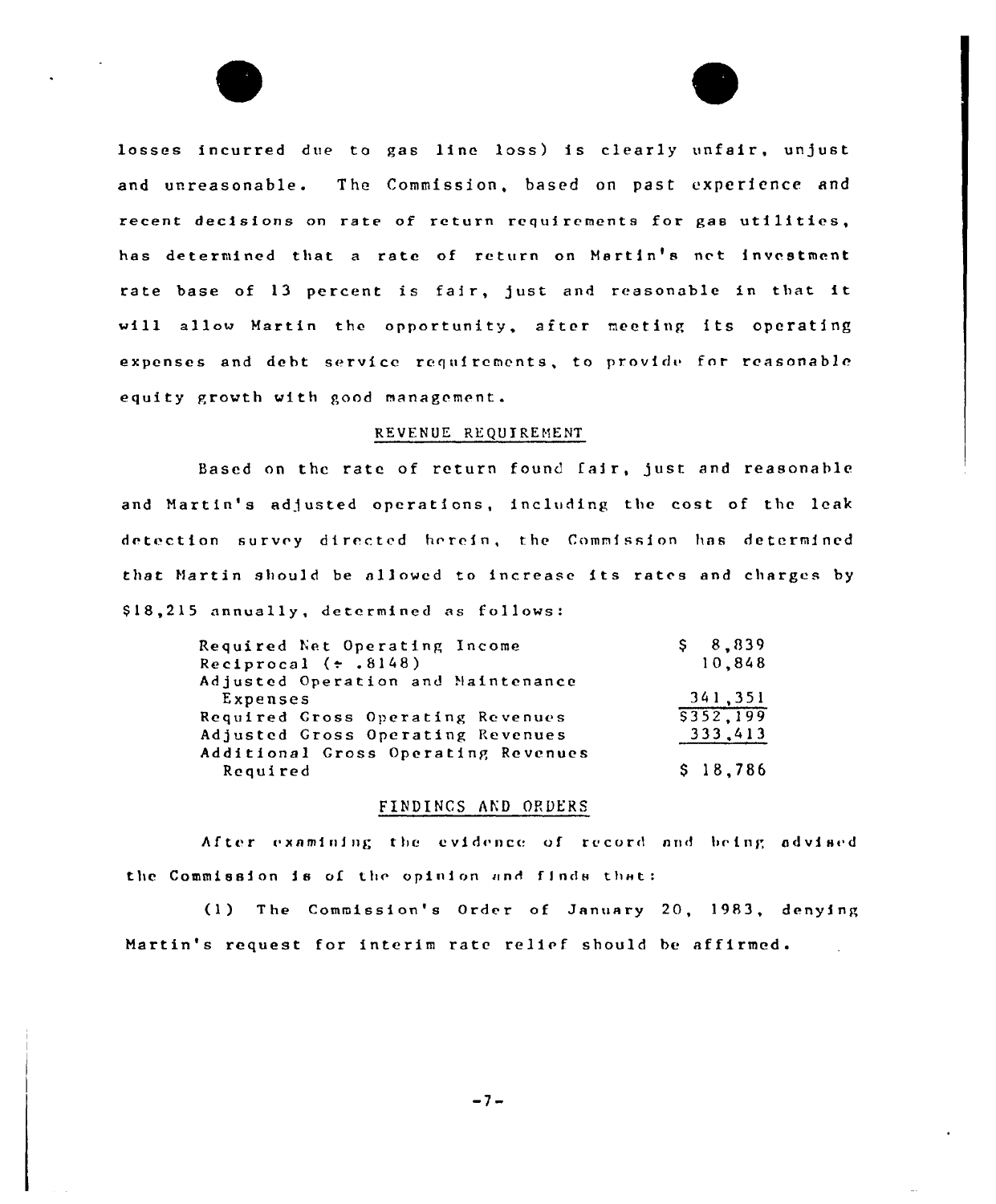

(2) The rates and charges in Appendix <sup>A</sup> are the fair, )ust and reasonable rates to be charged by Hartin for gas service rendered to its customers on and after April 12, 1983.

(3) The rates and charges proposed by Martin in its notice should be denied upon application of KRS 278:030 in that they produce revenues in excess of those found fair, just and reasonable.

(4) Martin should perform <sup>a</sup> leak detection survey of its distribution system.

(5} Within <sup>60</sup> days of the Rate of this Order Hartin should provide this Commission with its plans for repairing its distribution system in accordance with the findings of the leak detection survey.

(6) Within 30 days of the date of this Order Martin shall file its revised tariff sheets setting out the rates and charges approved herein.

IT IS THEREFORE ORDERED that the Commission's Order of January 20, 1983, denying Hartin Gas, Inc., request for interim rate relief be and it hereby is affirmed.

1T IS FURTHER ORDERED that the rates and charges in Appendix A be and they hereby are the fair, just and reasonable rates to be charged by Martin Gas, Inc., on and after April 12, 1983.

IT IS FURTHER ORDERED that Martin Gas, Inc., shall perform a leak detection survey of and provide the plans for repairs to its distribution system to this Commission within 60 days of the date of this Order.

 $-8-$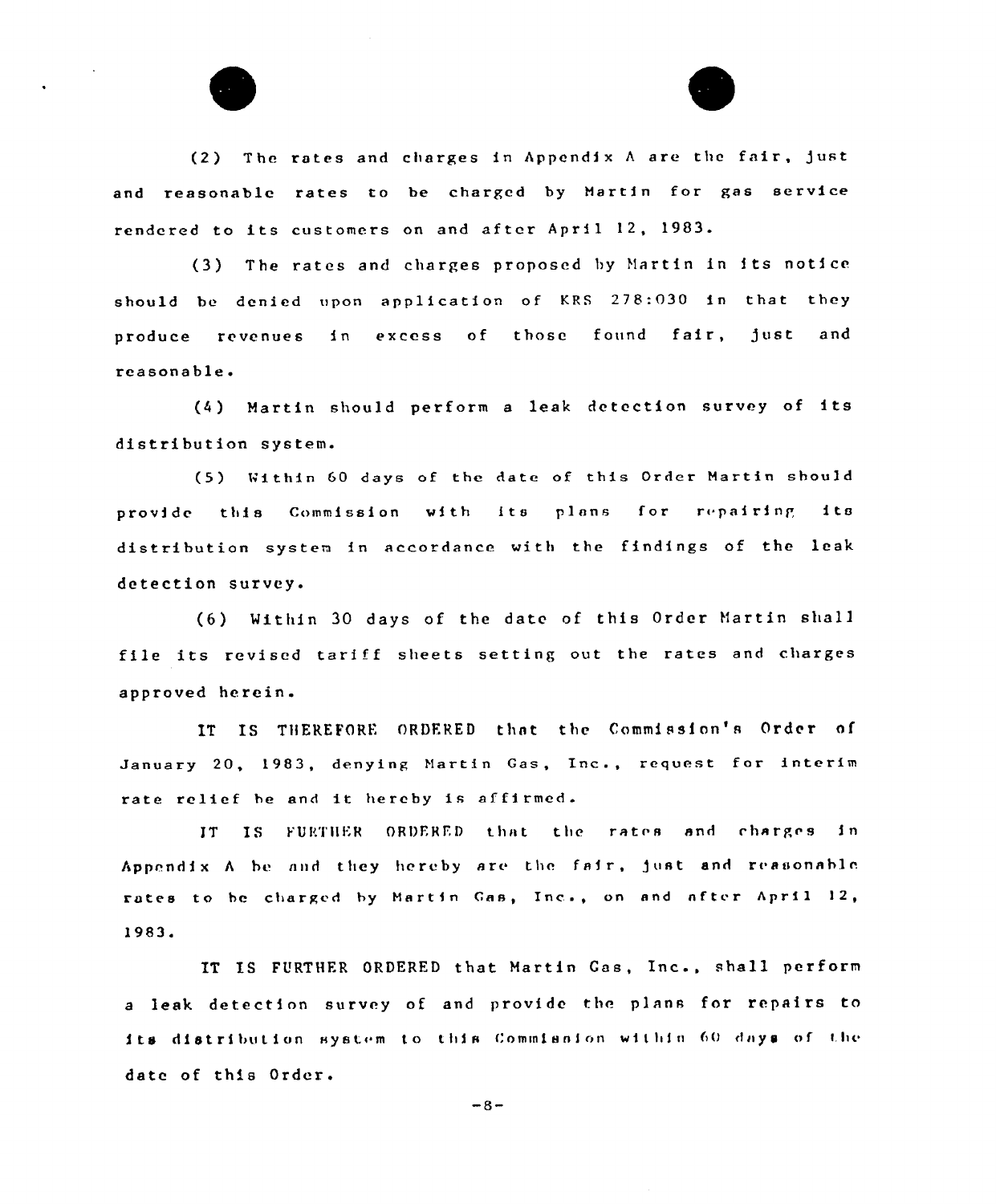



IT IS FURTHER ORDERED that within 30 days of the date of this Order Martin Gas, Inc., shall file its revised tariff sheets with this Commission setting out the rates and charges approved herein.

Done at Frankfort, Kentucky, this 9th day of May, 1983.

PUBLIC SERVICE COMMISSION

rudt Chairman

**VA**ce Chairma

Commissioner

ATTEST <sup>t</sup>

 $\overline{\phantom{a}}$ 

**Secretary**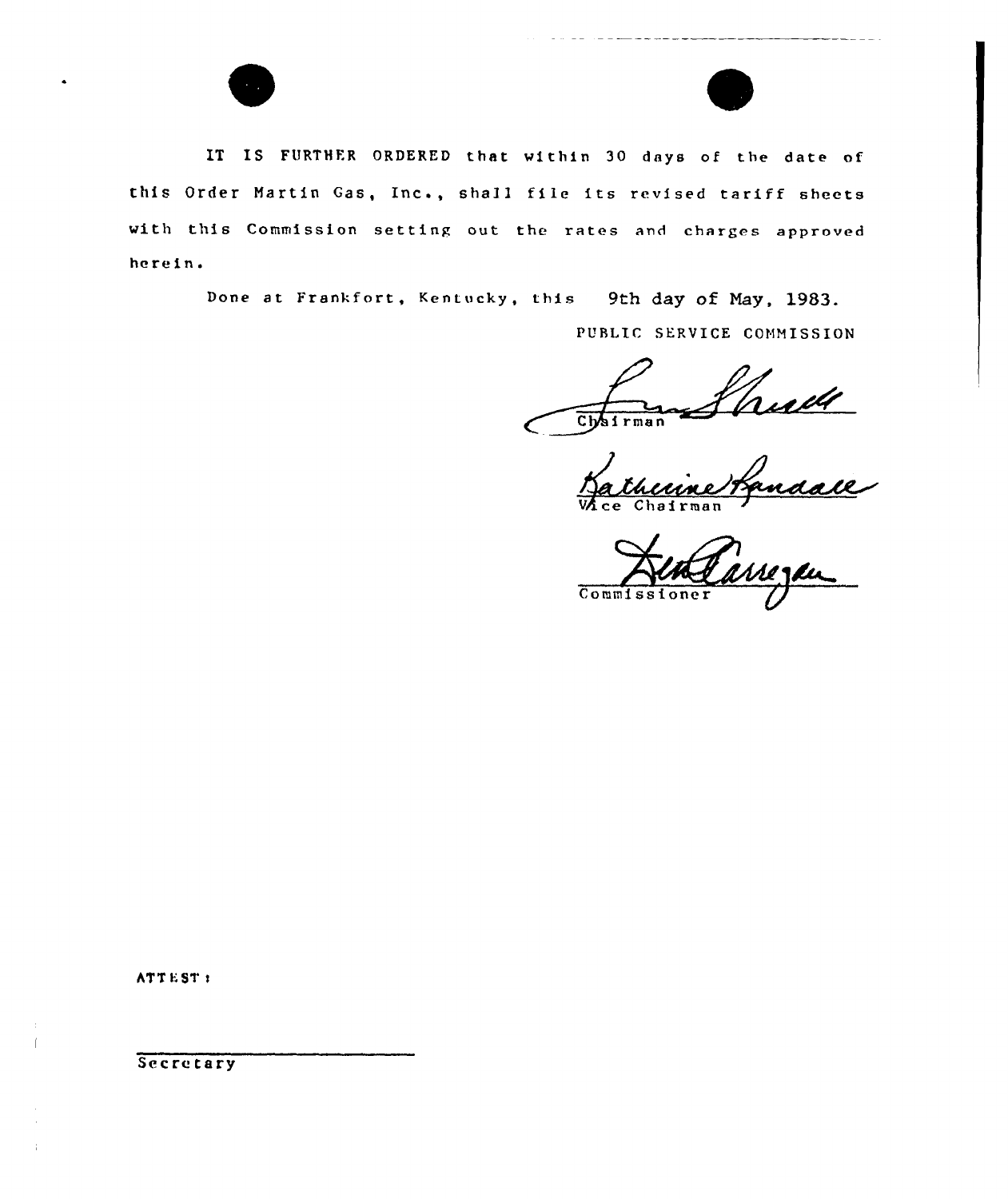

- 4. 1/8 adjusted 0 <sup>6</sup> <sup>N</sup> expenses less purchased gas, depreciation
- 5. Notice Exhibit l.

and taxes.

 $3<sub>1</sub>$ 

- 6.  $$304,768 ($304,768 \div 1.182 \times 1.05) = $34,035.$
- 7. Transcript of Evidence, February 22, 1983, page 25 and 26.
- 8. CF1-W, Urban Workers, January, 1983.
- 9. Transcript of Evidence, February 22, 1983, page 42 and 43.
- 10. Transcript of Fvidence, February 22, 1983, page 26.
- Ill Notice Exhibit F.